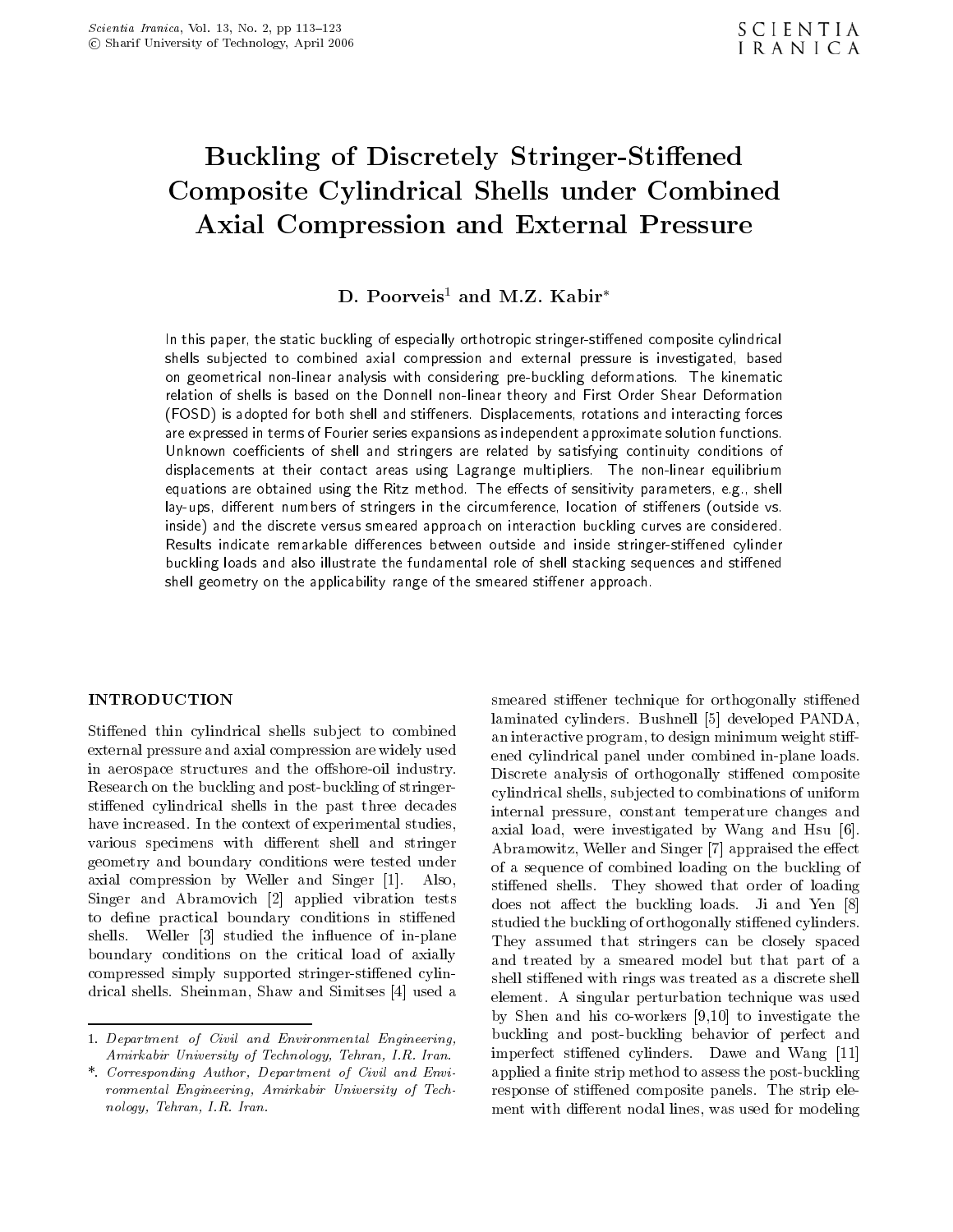longitudinal stiffeners. The buckling of axially stiffened conical shells under axial compression was studied by Spagnoli [12]. Different modes of instability, in particular, local shell and stringer buckling modes and <sup>a</sup> global buckling mode through <sup>a</sup> linear eigenvalue finite element analysis were investigated. Haixu [13] derived equilibrium equations for <sup>a</sup> double cylindrical shell stiffened longitudinally and transversely and subjected to uniform hydrostatic external pressure by using an adjacent equilibrium method. He calculated the theoretically critical pressures of panel buckling and interframe shell buckling. The dynamic buckling of cylindrical stringer-stiffened shells was explored both numerically and experimentally by Yaffe and Abramovich [14]. They used the ADINA finite element code to simulate the static and dynamic buckling loads of the shells.

The current paper investigates the buckling of discretely stringer-stiffened laminated cylindrical shells subject to combined external pressure and axial compression. The boundary conditions are assumed to be classical and simply supported. Initial imperfection is in the form of <sup>a</sup> buckling mode and its amplitude is taken as small so as not to affect the buckling load. The critical load is calculated by controlling the determinant sign of the tangent stiffness matrix. Various stringer-stiffened composite cylinders, differing in the number of stiffeners, laminate architectures and location of stringer (outside vs. inside), are analyzed to estimate the range of applicability of the smeared stiffener model. Interaction buckling curves are plotted for different cases and, to compare the results, more concentration is put on these curves.

#### **THEORY**

For the discrete model, displacements, rotations and interaction forces are expressed in terms of Fourier series expansions as independent approximate solution functions. These functions are related by continuity conditions of displacement between the shell and stiffeners at their contact area by Lagrange multiplier coefficients. The equilibrium equations are obtained using the Ritz method. The linearized equations can be solved using iterative Newton-Raphson and arclength methods  $[15]$ . In the smeared stiffener approach, shell rigidities are modified based on material and geometrical properties and the spacing of stringers. Then, analysis, such as that of an unstiffened shell, is carried out.

#### SHELL AND STIFFENER GEOMETRY

The configuration of a shell with global coordinates is sketched in Figure 1. The principal material directions are specied as 1 and 2. The global coordinate system



Figure 1. Cylindrical shell with coordinate system, key dimensions and loading.

 $x, \theta$  and  $z$ , displacement components  $U, V, W$  and rotations  $\phi_x$  and  $\phi_\theta$  are also shown in Figure 1. In the same figure, the lateral pressure,  $q$ , the axial force, P, the length,  $L$ , the thickness,  $h$ , and the radius of curvature of middle surface,  $R$ , are also shown.  $\Psi$  is the angle between the principal material axis, 1, and the  $x$ -axis of the shell. Also, deviation of the fiber direction in the stringer is measured, with respect to the longitudinal axis. Figure <sup>2</sup> shows the stringer coordinate axes  $x, \theta$  and z in the longitudinal, circumferential and radial directions, respectively, which are located at its centroid and which are parallel to those of the shell. Displacements and rotations of the stiffener shown in the mentioned figure are also measured at the centroid. Interacting forces, as a result of the contact stresses, are depicted in this figure.



Figure 2. Stringer coordinate system and interacting forces between shell and stiffener.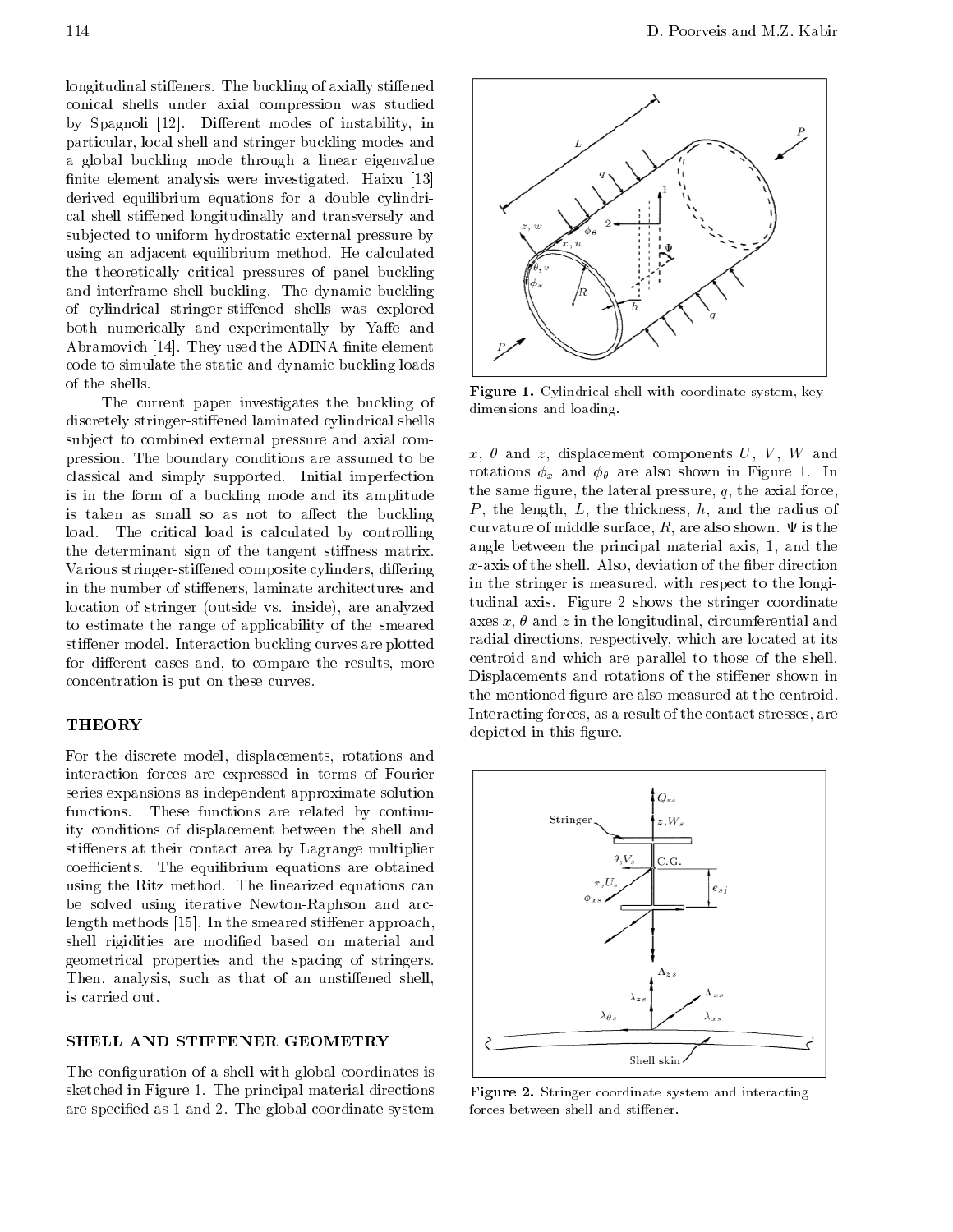### DISPLACEMENTS AND ROTATIONS

The displacements of an arbitrary point of the cylindrical shell is expressed as:

$$
\overline{U}(x,\theta,z) = U(x,\theta) + z\phi_x(x,\theta),
$$
  

$$
\overline{V}(x,\theta,z) = V(x,\theta) + z\phi_\theta(x,\theta),
$$
  

$$
\overline{W}(x,\theta,z) = W(x,\theta),
$$
 (1)

where  $U(x, \theta)$ ,  $V(x, \theta)$  and  $W(x, \theta)$  are displacements of the mid-surface of the shell in axial, circumferential and radial directions, respectively, and  $\phi_x(x, \theta)$  and  $\phi_{\theta}(x, \theta)$  are the rotations of the normal vector to the surface. Similarly, the stringer displacements in x,  $\theta$ and  $z$  directions are defined as [16]:

$$
\overline{U}_s(x,\theta,z) = U_s(x) + z\phi_{\theta s}(x) \quad \mathcal{R}_0 \theta \phi_{zs}(x) \quad \omega(\theta,z)\tau_s,
$$
  

$$
\overline{V}_s(x,z) = V_s(x) + z\phi_{xs},
$$
  

$$
\overline{W}_s(x,\theta) = W_s(x) \quad \mathcal{R}_0 \theta \phi_{xs},
$$
 (2)  $\frac{\text{I}_1}{\text{I}_2}$ 

where  $U_s$ ,  $V_s$  and  $W_s$  are stiffener centroid displacements and  $\phi_{xs}$ ,  $\phi_{\theta s}$  and  $\phi_{zs}$  are rotations of the stiffener about the mentioned axes, respectively.  $\omega(\theta, z)$  is a warping function of the stiffener cross section,  $R_0$  is the distance between the stringer centroid and the center of the cylinder and  $\tau_s$  is the unknown warping coefficient. Neglecting the shear strain in warping,  $\tau_s$  becomes:

$$
\tau_s = \frac{\partial \phi_{xs}}{\partial x}.\tag{3}
$$

#### STRAIN-DISPLACEMENT RELATIONSHIPS

The strain-displacement relationships at an arbitrary point of the shell thickness can be expressed as follows:

$$
e_x = \varepsilon_x + z\kappa_x, \quad e_\theta = \varepsilon_\theta + z\kappa_\theta, \quad e_{x\theta} = \gamma_{x\theta} + z\kappa_{x\theta}, \quad \text{of} \quad (4)
$$

where strains of mid-plane and curvatures, based on Donnell and the first order shear deformation theories and initial imperfection  $(W)$ , are as follows:

$$
\varepsilon_x = \frac{\partial U}{\partial x} + \frac{1}{2} \left( \frac{\partial W}{\partial x} \right)^2 + \left( \frac{\partial \hat{W}}{\partial x} \right) \left( \frac{\partial W}{\partial x} \right),
$$
\n
$$
\varepsilon_{\theta} = \frac{1}{R} \frac{\partial V}{\partial \theta} + \frac{W}{R} + \frac{1}{2R^2} \left( \frac{\partial W}{\partial \theta} \right)^2 + \frac{1}{R^2} \left( \frac{\partial \hat{W}}{\partial \theta} \right) \left( \frac{\partial W}{\partial \theta} \right),
$$
\n[C] =

$$
\gamma_{x\theta} = \frac{1}{R} \frac{\partial U}{\partial \theta} + \frac{\partial V}{\partial x} + \frac{1}{R} \left( \frac{\partial W}{\partial x} \right) \left( \frac{\partial W}{\partial \theta} \right)
$$
  
+ 
$$
\frac{1}{R} \left( \frac{\partial W}{\partial x} \right) \left( \frac{\partial \hat{W}}{\partial \theta} \right) + \frac{1}{R} \left( \frac{\partial \hat{W}}{\partial x} \right) \left( \frac{\partial W}{\partial \theta} \right),
$$
  

$$
\kappa_x = \frac{\partial \phi_x}{\partial x}, \quad \kappa_{\theta} = \frac{1}{R} \frac{\partial \phi_{\theta}}{\partial \theta}, \quad \kappa_{x\theta} = \frac{1}{R} \frac{\partial \phi_x}{\partial \theta} + \frac{\partial \phi_{\theta}}{\partial x},
$$
  

$$
\gamma_{xz} = \phi_x + \frac{\partial W}{\partial x}, \quad \gamma_{\theta z} = \phi_{\theta} + \frac{1}{R} \left( \frac{\partial W}{\partial \theta} \right).
$$
 (5)

Similarly, for stringer, the non-zero strains are:

$$
e_{xx}^s = \frac{\partial \overline{U}_s}{\partial x} + \frac{1}{2} \left(\frac{\partial W_s}{\partial x}\right)^2 + \frac{1}{2} \left(\frac{\partial V_s}{\partial x}\right)^2
$$

$$
+ \left(\frac{\partial \hat{W}_s}{\partial x}\right) \left(\frac{\partial W_s}{\partial x}\right),
$$

$$
\gamma_{x\theta}^s = \frac{1}{\mathcal{R}_0} \frac{\partial \overline{U}_s}{\partial \theta} + \frac{\partial \overline{V}_s}{\partial x}, \quad \gamma_{xz}^s = \frac{\partial \overline{U}_z}{\partial z} + \frac{\partial \overline{W}_s}{\partial x}.
$$
(6)

In these relations, W^ <sup>s</sup> is the initial imperfection of the stringer, which is obtained by substitution of the stringer position ( $\theta = \theta_s$ ) in the shell initial imper $f_{\rm E}$  (W  $\mu$  ). Due to the small rotations of stilleners, only displacement components are retained in the nonlinear terms of strain. Using Equations 2, the strains are expressed in terms of displacements and rotations at the centroid.

#### CONSTITUTIVE EQUATIONS

The stress-strain relationship for the shell is expressed as:

$$
\{\sigma\} = [C]\{\varepsilon\},\tag{7}
$$

where  $|C|$  is the generalized material rigidity matrix. The vector of stress resultants is defined as:

$$
\{\sigma\} = [N_x, N_\theta, N_{x\theta}, M_x, M_\theta, M_{x\theta}, Q_x, Q_\theta]^T, \tag{8}
$$

 $\mathcal{L}$  The generalized strain vector,  $\{\varepsilon\}$ , is: N, <sup>M</sup> and <sup>Q</sup> are in-plane forces, moments and out of plane shear components in unit length, respectively.

$$
\{\varepsilon\} = [\varepsilon_x, \varepsilon_\theta, \gamma_{x\theta}, \kappa_x, \kappa_\theta, \kappa_{x\theta}, \gamma_{xz}, \gamma_{\theta z}]^T, \tag{9}
$$

where  $\varepsilon_x$ ,  $\varepsilon_\theta$  and  $\gamma_{x\theta}$  are mid-surface strains and  $\kappa_x$  and  $\kappa_{\theta}$  are bending curvatures in x z and  $\theta$  z planes, respectively.  $\kappa_{x\theta}$  is in-plane twist curvature and  $\gamma_{xz}$  and  $\gamma_{\theta z}$  represent transverse shear strains. [C] matrix is:

$$
[C] = \begin{bmatrix} [A] & [B] & 0 & 0 \\ [B] & [D] & 0 & 0 \\ 0 & 0 & A_{44} & 0 \\ 0 & 0 & 0 & A_{55} \end{bmatrix},
$$
(10)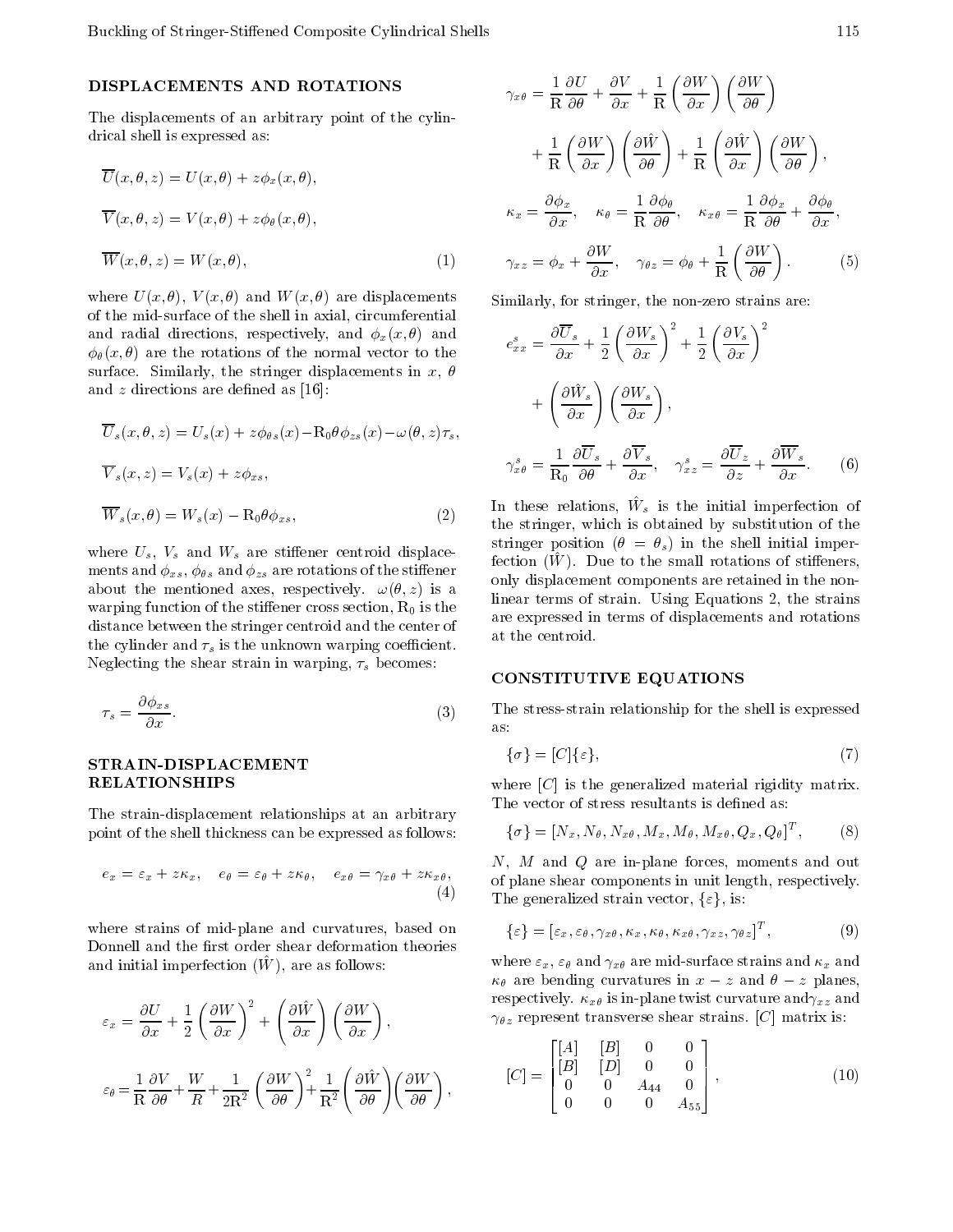where  $A_{ij}$  are membrane rigidities,  $B_{ij}$  are membranebending coupling terms,  $D_{ij}$  are bending rigidities and transverse shear rigidities  $A_{44}$  and  $A_{55}$  are defined as:

$$
(A_{ij}, B_{ij}, D_{ij}) = \int_h (1, z, z^2) \overline{Q}_{ij} dz,
$$
  
\n
$$
A_{44} = \int_h \overline{Q}_{44} dz, \quad A_{55} = \int_h \overline{Q}_{55} dz,
$$
  
\n(11) F  
\nd

where  $Q_{ij}$  is the transformed reduced stiffness [17]. The stress components corresponding to non-zero strains for the stiffener are  $\sigma_{xx}^s$ ,  $\sigma_{x\theta}^s$  and  $\sigma_{xz}^s$ . Stress-strain relations at a generic point in the stringer are expressed as:

$$
\begin{Bmatrix}\n\sigma_{xx}^s \\
\sigma_{x\theta}^s \\
\sigma_{xz}^s\n\end{Bmatrix} = \begin{bmatrix}\n\overline{Q}_{11}^s & \overline{Q}_{16}^s & 0 \\
\overline{Q}_{16}^s & \overline{Q}_{66}^s & 0 \\
0 & 0 & \overline{Q}_{44}^s\n\end{bmatrix} \begin{Bmatrix}\ne_{xx}^s \\
\gamma_{x\theta}^s \\
\gamma_{xz}^s\n\end{Bmatrix},
$$
\n(12)

where  $Q_{11}^{\scriptscriptstyle\bullet},\;Q_{16}^{\scriptscriptstyle\bullet},\;Q_{44}^{\scriptscriptstyle\bullet}$  and  $Q_{66}^{\scriptscriptstyle\bullet}$  are the transformed reduced stinesses for the stringer. In the case of orthotropic laminate,  $Q_{16}^-$  is zero. Integrating Equation 12 over the stiffener cross-section, the following constitutive equation is obtained.

$$
\{N_{xs}, M_{\theta s}, M_{zs}, M_{\omega s}, T_{ss}, V_{\theta s}, V_{zs}\}^T =
$$

$$
[E_s] \{\varepsilon_{xs}, \kappa_{\theta s}, \kappa_{zs}, \kappa_{\omega s}, \gamma_{ss}, \gamma_{\theta s}, \gamma_{zs}\}^T,
$$
(13)

where  $N_{xs}$ ,  $M_{\theta s}$ ,  $M_{zs}$ ,  $M_{\omega s}$  and  $T_{ss}$  are axial force, bending moments about axes  $\theta$  and z, bimoment and uniform torsion, respectively. Also  $V_{\theta s}$  and  $V_{zs}$  are shear forces in  $\theta$  and z directions. The symmetric (7  $7$   $7$  matrix,  $[Fe]$ , is the elasticity tensor, which which a said -represents the material and geometrical properties of the stringer. Details of the deriving elements of  $[E_s]$ for stiffener with an arbitrary thin-walled cross-section and with general orthotropic material can be found in [16,18]. The generalized strain vector, according to displacements and rotations of the stringer centroid, are:

$$
\varepsilon_{xs} = \frac{\partial U_s}{\partial x} + \frac{1}{2} \left( \frac{\partial W_s}{\partial x} \right)^2 + \frac{1}{2} \left( \frac{\partial V_s}{\partial x} \right)^2 \n+ \left( \frac{\partial \hat{W}_s}{\partial x} \right) \left( \frac{\partial W_s}{\partial x} \right), \n\kappa_{\theta s} = \frac{\partial \phi_{\theta s}}{\partial x}, \quad \kappa_{zs} = \frac{\partial \phi_{zs}}{\partial x}, \quad \kappa_{\omega s} = \frac{\partial^2 \phi_{xs}}{\partial x^2}, \n\gamma_{ss} = \frac{\partial \phi_{xs}}{\partial x}, \quad \gamma_{\theta s} = \left( \frac{\partial V_s}{\partial x} \quad \phi_{zs} \right), \n\gamma_{zs} = \left( \frac{\partial W_s}{\partial x} + \phi_{\theta s} \right),
$$
\n(14)

where,  $\varepsilon_{xs}$  is the axial stretch,  $\kappa_{\theta s}$ ,  $\kappa_{zs}$  and  $\kappa_{\omega s}$  the bending and warping curvatures, respectively, and  $\gamma_{\theta s}$ and  $\gamma_{zs}$  are transverse shear strains due to bending. Also,  $\gamma_{ss}$  represents the torsional curvature of the stringer.

#### FOURIER APPROXIMATIONS

For classical simply supported end conditions, the double expansions of the Fourier series for shell displacements and rotations are:

$$
U(x,\theta) = (x - L/2)U_{x0}
$$
  
+ 
$$
\sum_{m=1}^{M} \sum_{n=0}^{N} U_{mn} \cos(\alpha_m x) \cos(n\theta),
$$
  

$$
V(x,\theta) = \sum_{m=1}^{M} \sum_{n=1}^{N} V_{mn} \sin(\alpha_m x) \sin(n\theta),
$$
  

$$
W(x,\theta) = \sum_{m=1}^{M} \sum_{n=0}^{N} W_{mn} \sin(\alpha_m x) \cos(n\theta),
$$
  

$$
\phi_x(x,\theta) = \sum_{m=1}^{M} \sum_{n=0}^{N} \phi_{xmn} \cos(\alpha_m x) \cos(n\theta),
$$
  

$$
\phi_\theta(x,\theta) = \sum_{m=1}^{M} \sum_{n=0}^{N} \phi_{\theta_{mn}} \sin(\alpha_m x) \sin(n\theta),
$$
(15)

in which  $\alpha_m = m\pi/L$  and M and N are the upper limit of integer numbers  $m$  and  $n$ . The unknown coefficients,  $U_{x0}, U_{mn}, V_{mn}, W_{mn}, \phi_{xmn}$  and  $\phi_{\theta mn}$ , are obtained in each incremental step. The displacement and rotation functions of stiffeners are assumed as follows:

m=1 n=1

$$
U_s(x) = (x \ L/2)U_{s0} + \sum_{m=1}^{M} U_{sm} \cos(\alpha_m x),
$$
  
\n
$$
V_s(x) = \sum_{m=1}^{M} V_{sm} \sin(\alpha_m x),
$$
  
\n
$$
W_s(x) = \sum_{m=1}^{M} W_{sm} \sin(\alpha_m x),
$$
  
\n
$$
\phi_{xs}(x) = \sum_{m=1}^{M} \phi_{xsm} \sin(\alpha_m x),
$$
  
\n
$$
\phi_{\theta s}(x) = \sum_{m=0}^{M} \phi_{\theta sm} \cos(\alpha_m x),
$$
  
\n
$$
\phi_{zs}(x) = \sum_{m=1}^{M} \phi_{zsm} \cos(\alpha_m x),
$$
\n(16)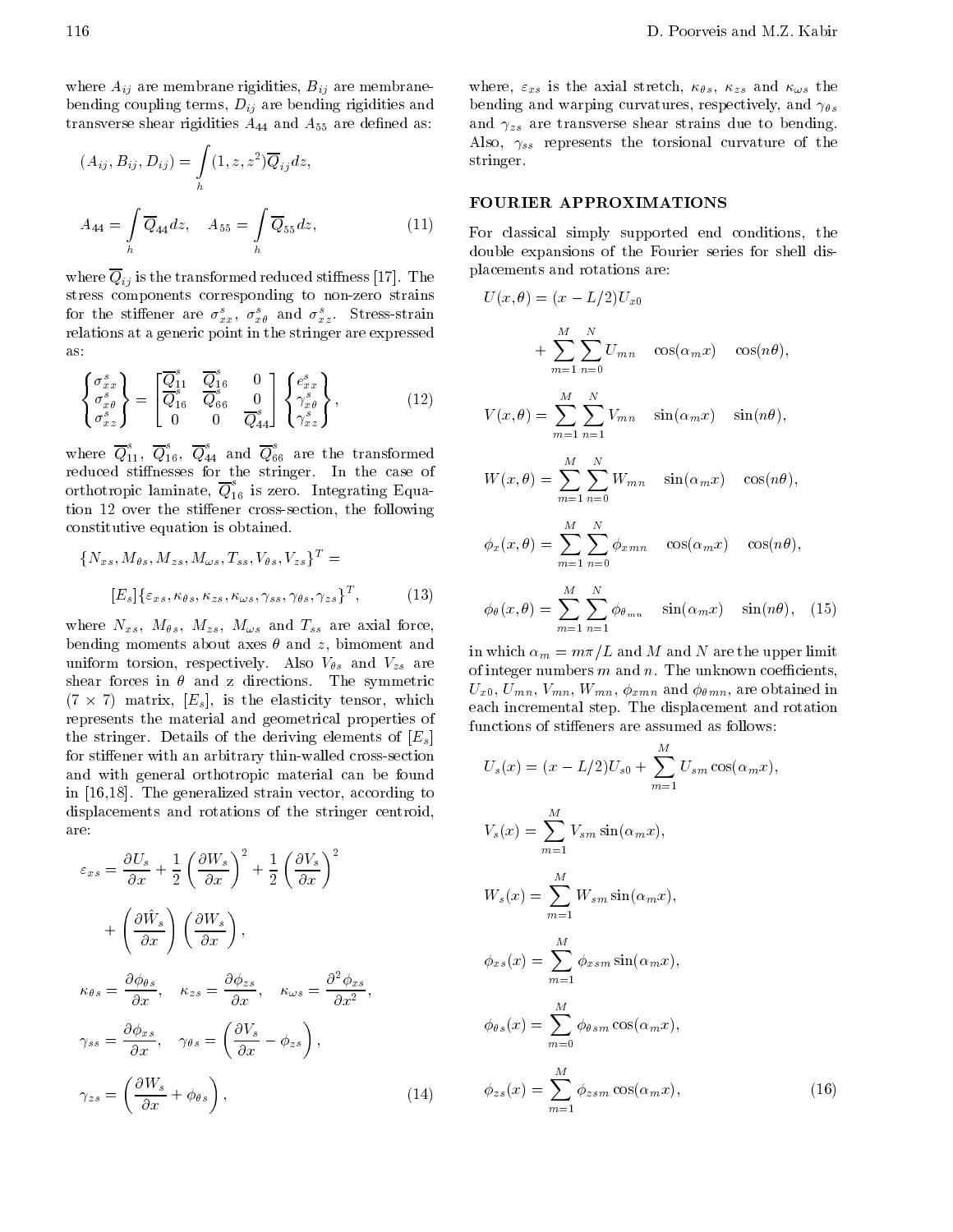where  $U_{s0}$ ,  $U_{sm}$ ,  $V_{sm}$ ,  $W_{sm}$ ,  $\phi_{xsm}$ ,  $\phi_{\theta sm}$  and  $\phi_{zsm}$ are the stringer unknown coefficient. In Equations 15 and 16,  $U_{x0}$  and  $U_{s0}$  are required to ensure correct distribution of stresses in the shell and stringers for the pre-buckling state. The existing stresses at the interfacial area between cylindrical shell and stringer are shown in Figure 2, in terms of forces and moments per unit length, and their Fourier expansions are as follows:

$$
\lambda_{xs}(x) = \sum_{m=1}^{M} \lambda_{xsm} \cos(\alpha_m x),
$$
  
\n
$$
\lambda_{\theta s}(x) = \sum_{m=1}^{M} \lambda_{\theta sm} \sin(\alpha_m x),
$$
  
\n
$$
\lambda_{zs}(x) = \sum_{m=1}^{M} \lambda_{zsm} \sin(\alpha_m x),
$$
  
\n
$$
\Lambda_{xs}(x) = \sum_{m=1}^{M} \Lambda_{xsm} \sin(\alpha_m x),
$$
  
\n
$$
\Lambda_{zs}(x) = \sum_{m=0}^{M} \Lambda_{zsm} \cos(\alpha_m x),
$$
\n(17)

where  $\lambda_{xsm},\,\lambda_{\theta sm},\,\lambda_{zsm},\,\Lambda_{xsm}$  and  $\Lambda_{zsm}$  are unknown coefficients. The continuity of displacements at the interface is required:

$$
g_{xsj} = U(x, \theta_j) + \frac{h}{2} \phi_x(x, \theta_j)
$$
  
\n
$$
[U_{sj}(x) + e_{sj} \phi_{\theta sj}(x) \quad \omega_{0j} \tau_{sj}(x)] = 0,
$$
  
\n
$$
g_{\theta sj} = V(x, \theta_j) + \frac{h}{2} \phi_{\theta}(x, \theta_j)
$$
  
\n
$$
[V_{sj}(x) + e_{sj} \phi_{xsj}(x)] = 0,
$$
  
\n
$$
g_{zsj} = W(x, \theta_j) \quad W_{sj}(x) = 0,
$$
  
\n
$$
G_{xsj} = \frac{\partial W}{\partial \theta}(x, \theta_j) + (R + h/2) \phi_{xsj}(x) = 0,
$$
  
\n
$$
G_{zsj} = \frac{\partial U}{\partial \theta}(x, \theta_j) + \frac{h}{2} \frac{\partial \phi_x}{\partial \theta}(x, \theta_j)
$$
  
\n
$$
+ [(R + h/2) \phi_{zsj}(x) + \omega_{1j} \tau_{sj}(x)] = 0.
$$
  
\n(18)

The subscript, j, is related to the j<sup>th</sup> stringer and  $\omega_{0j}$ and  $\omega_{1j}$  are warping constants of the top flange, which is in contact with the shell. Also,  $e_{sj}$  is the distance from the centroid of the jth stringer to the contact surface. The variation limit of <sup>x</sup> is 0 <sup>x</sup> L.

$$
\omega_s(\theta, e_{sj}) = \omega_{0j} + \omega_{1j}\theta. \tag{19}
$$

# NON-LINEAR ANALYSIS (DISCRETE MODEL)

The equilibrium equations of stiffened cylinders are obtained by combining the internal virtual work of shells and stiffeners, external virtual work due to applied loads and the virtual work of interaction forces. The non-linear equations are solved by the Newton-Raphson method. The internal virtual work of the cylindrical shell is:

$$
\delta W_{sh}^{\text{int}} = \iint_{S} \left[ N_x \delta \varepsilon_x + N_\theta \delta \varepsilon_\theta + N_{x\theta} \delta \gamma_{x\theta} + M_x \delta \kappa_x \right. \\ + M_\theta \delta \kappa_\theta + M_{x\theta} \delta \kappa_{x\theta} + Q_x \delta \gamma_{xz} + Q_\theta \delta \gamma_{\theta z} \right] dS. \tag{20}
$$

Also, the internal virtual work of longitudinal stiffeners is:

$$
\delta W_s^{\text{int}} = \int_0^L [N_{xs}\delta\varepsilon_{xs} + M_{\theta s}\delta\kappa_{\theta s} + M_{zs}\delta\kappa_{zs} + M_{\omega s}\delta\kappa_{\omega s} + T_{ss}\delta\gamma_{ss} + V_{\theta s}\delta\gamma_{\theta s} + V_{zs}\delta\gamma_{zs}]dx.
$$
\n(21)

The external virtual work, due to axial compression and external pressure, is:

$$
\delta W_{sh}^{\text{ext}} = P \int_{0}^{2\pi} [\delta U(1,\theta) \quad \delta U(0,\theta)] R d\theta \quad q^D \int_{S} \delta W dS. \tag{22}
$$

In which  $P$  is the axial force per unit length of the cynnder circumference and  $q^\perp$  is the radial dead pressure. For hydrostatic pressure, <sup>P</sup> is related to  $q^-(P) = Rq^-/2$ . In the case of live external pressure, which is displacement dependent [19], the second term of Equation 22 is modied as:

$$
q^{L} \int_{S} \left[ \delta W + \frac{1}{R} (V \delta V + W \delta W) + \delta W \left( \frac{\partial U}{\partial x} + \frac{1}{R} \frac{\partial V}{\partial \theta} \right) + W \left( \frac{\partial \delta U}{\partial x} + \frac{1}{R} \frac{\partial \delta V}{\partial \theta} \right) \right] dS.
$$
\n(23)

The virtual work of interacting forces between shell and stiffeners, with respect to the continuity relations in Equations 18, is expressed as:

$$
\delta W_{\lambda} = \sum_{j} \int_{0}^{L} \delta[\lambda_{xsj} g_{xsj} + \lambda_{zsj} g_{zsj} + \lambda_{\theta sj} g_{\theta sj} + \Lambda_{xsj} G_{xsj} + \Lambda_{zsj} G_{zsj}] dx.
$$
 (24)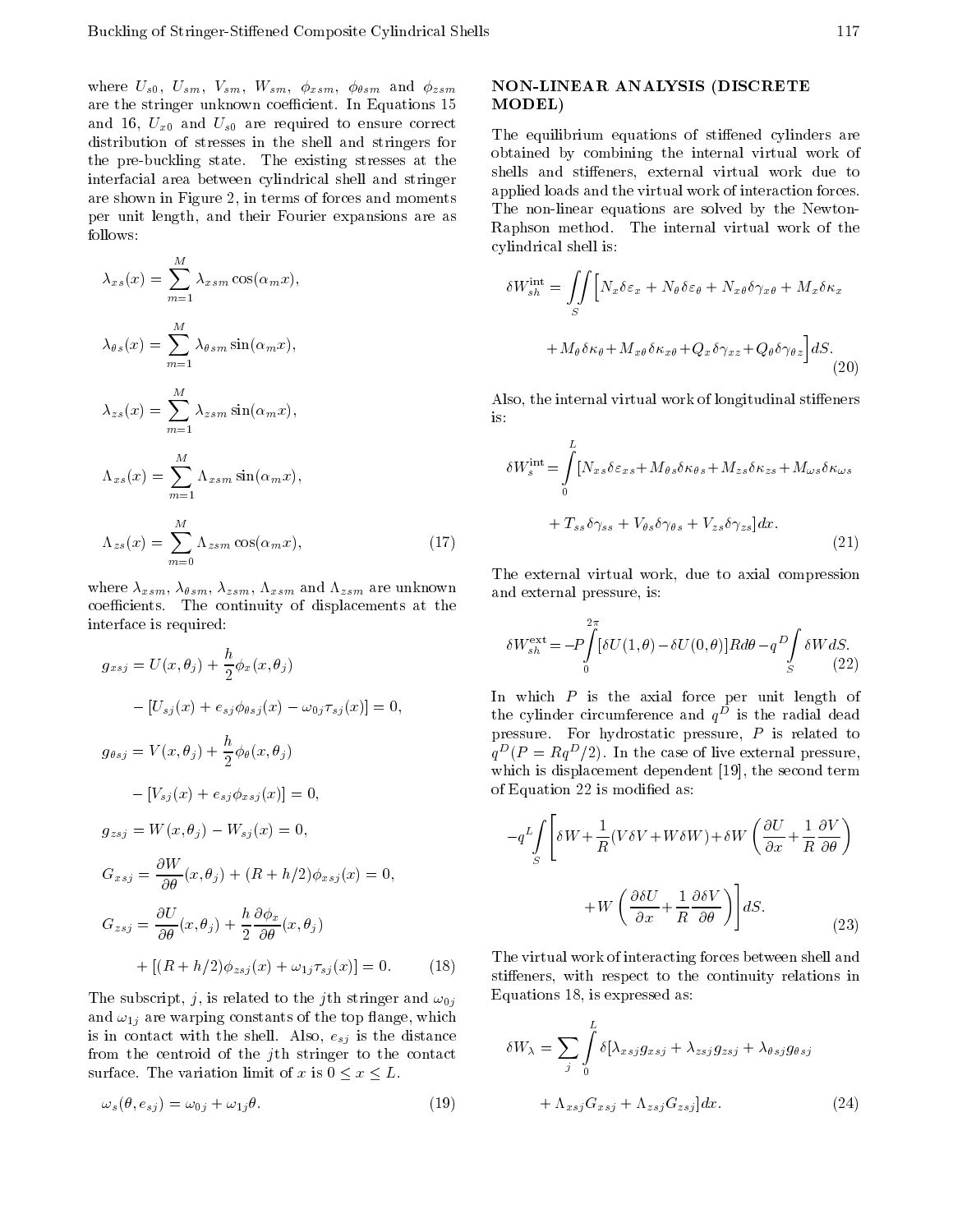In which  $\sum_j$  exhibits summation over the total number  $\qquad \lceil$ of stringers. The total virtual work of the system is:

$$
\delta W_{sh}^{\text{int}} + \delta W_s^{\text{int}} + \delta W_\lambda \quad \delta W_{sh}^{ext} = 0. \tag{25}
$$

Linearization and discretization of Equation <sup>25</sup> leads  $\rm{to}$ 

$$
\begin{bmatrix}\nK_{sh} + K_L & 0 & K_{sh}^{\lambda s} \\
K_s & K_{sh}^{\lambda s} \\
\text{Sym.} & 0\n\end{bmatrix}\n\begin{Bmatrix}\n\Delta \overline{U}_{sh} \\
\Delta \overline{U}_{s} \\
\Delta \overline{X}_{s}\n\end{Bmatrix} =\n\begin{Bmatrix}\n\overline{R}_{sh} \\
\overline{R}_{s} \\
\overline{R}_{\lambda}\n\end{Bmatrix}
$$
\n
$$
= \begin{Bmatrix}\nF_{sh}^{\text{ext}} & F_{sh}^{\text{int}} & F_{sh}^{\lambda s} \\
F_{s}^{\text{int}} & F_{s}^{\lambda s}\n\end{Bmatrix}.
$$
\n(26)

In which  $K_{sh}$  and  $K_s$  are shell and stringer tangent stiffness matrices, respectively.  $K_L$  is the load stiffness matrix, which reflects live external pressure effects and  $K_{sh}$  and  $K_{s}$  are stimuss submatrices derived from interaction forces virtual work. Also,  $\Delta \overline{U}_{sh}$  and  $\Delta\overline{U}_{s}$  are shell and stiffener incremental displacement vectors and  $\Delta\lambda_s$  defines incremental interaction forces. Residual forces obtained from Equations 20 to 25 are in the right hand side of Equation 26. To solve Equation 26, non-linear in shell and stiffener displacements, the coefficient matrix,  $[K]$ , is decomposed into the multiplication of three matrices, as follows:

$$
[K] = [L][D][L^T],\tag{27}
$$

where  $[L]$  and  $[D]$  are lower triangular and diagonal matrices, respectively. The update procedure to determine the generalized incremental displacement vector,  $\Delta \overline{U}$  (Equation 26), is based on the full Newton method. In this method, tangent stiffness matrix,  $[K]$ , and residual vector,  $\overline{R}$ , are modified at each step and iteration. An error function, defined as  $\Delta U$  R solution (residual work), is used to check the convergence against a prescribed tolerance. Also, the buckling load is calculated by controlling the determinant sign of  $[K](\det[K] = \prod D_{ii}).$ 

# NON-LINEAR ANALYSIS (SMEARED MODEL)

in the company of the company of the company of the company of the company of the company of the company of the company of the company of the company of the company of the company of the company of the company of the compa

Shell rigidities are modified based on material properties, cross-sectional dimensions and spacing of stringers. The stringer-stiffened shell rigidities, according to Figure 3 and [9], are:

$$
[A] = \begin{bmatrix} A_{11} & A_{12} & 0 \\ A_{12} & A_{22} & 0 \\ 0 & 0 & A_{66} \end{bmatrix} + \begin{bmatrix} E_1 A_1 / b_1 & 0 & 0 \\ 0 & 0 & 0 \\ 0 & 0 & 0 \end{bmatrix},
$$
  

$$
[B] = \begin{bmatrix} B_{11} & B_{12} & 0 \\ B_{12} & B_{22} & 0 \\ 0 & 0 & B_{66} \end{bmatrix} + \begin{bmatrix} E_1 A_1 e_1 / b_1 & 0 & 0 \\ 0 & 0 & 0 \\ 0 & 0 & 0 \end{bmatrix},
$$



Figure 3. Geometry of a stringer-stiffened cylindrical shell.

$$
[D] = \begin{bmatrix} D_{11} & D_{12} & 0 \\ D_{12} & D_{22} & 0 \\ 0 & 0 & D_{66} \end{bmatrix}
$$
  
+ 
$$
\begin{bmatrix} E_1(I_1 + A_1 e_1^2)/b_1 & 0 & 0 \\ 0 & 0 & 0 \\ 0 & 0 & (G_1 J_1/b_1)/4 \end{bmatrix}, (28)
$$

where  $E_1A_1$  and  $G_1J_1$  are the extensional and torsional rigidities of the stringer in the longitudinal direction, respectively,  $I_1$  is the moment of inertia of the beam stiffener cross-section about its centroidal axis and  $\boldsymbol{e}_1$ is the stringer eccentricities (positive outside). The analysis continues as that of an un-stiffened shell, so, by emiminating  $\partial W_s$  and  $\partial W_\lambda$  from Equation 25, one has:

$$
\delta W_{sh}^{\text{int}} \quad \delta W_{sh}^{\text{ext}} = 0. \tag{29}
$$

# NUMERICAL RESULTS AND DISCUSSIONS

<sup>3</sup> dierent in shell lay-ups, stiener geometry, stringer  $\Box$  The results are presented in the form of interaction The described analysis is used as <sup>a</sup> base for the development of a computer program. In the literature, most of the experimental and analytical results of stringer-stiffened shells buckling load are restricted to those of an isotropic material and a smeared stiffener approach. The first numerical example, which serves as verification for the current analysis, including several isotropic outside stringer-stiffened cylinders under axial compression, external pressure and <sup>a</sup> combination of both [1,7,10,20], are analyzed by the current discrete and smeared geometrical non-linear methods. Another numerical study is designed to compare the results of miscellaneous stringer-stiffened cylindrical shells, spacing and method of analysis (discrete vs. smeared). buckling curves.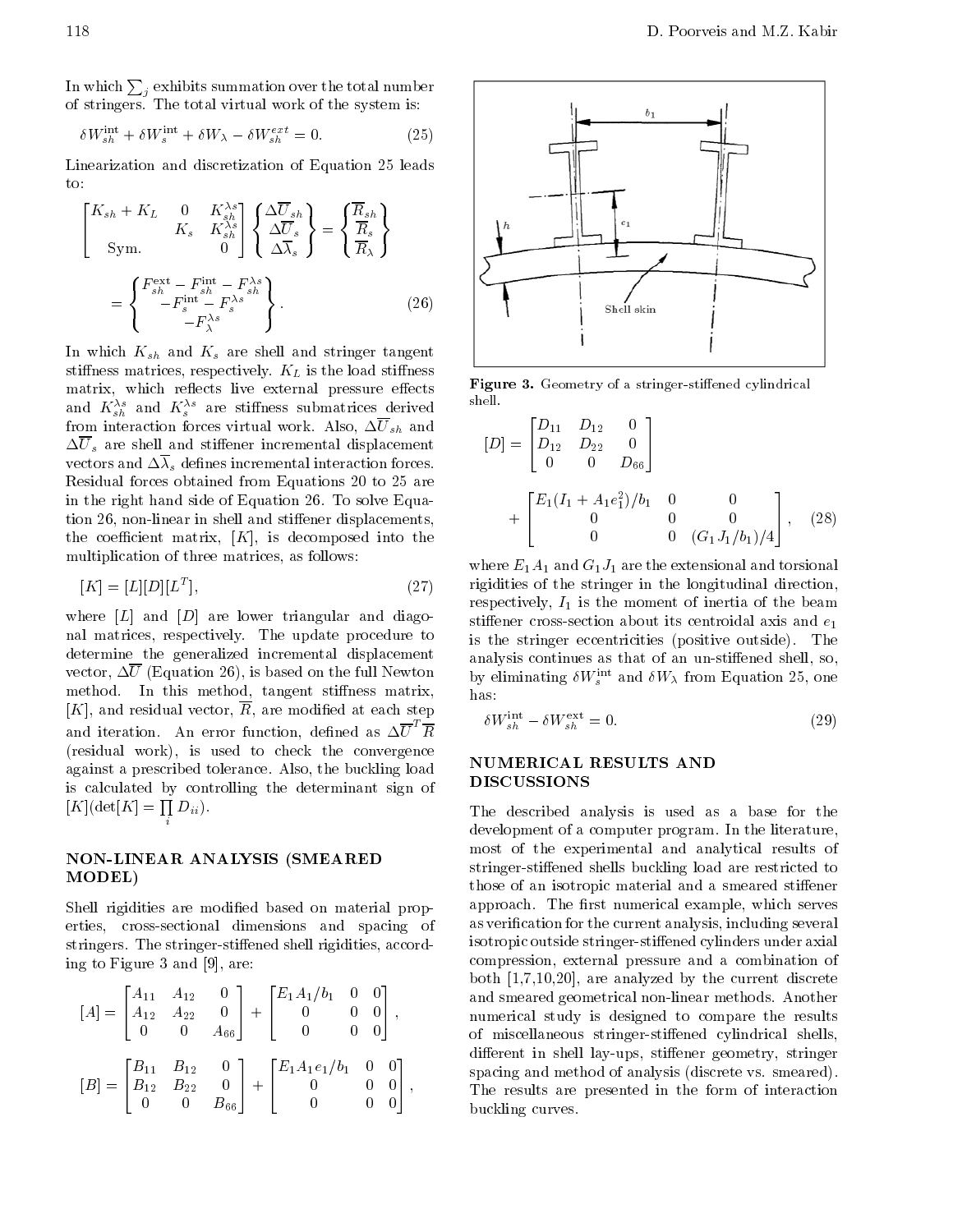**Table 1.** Outside stringer-stiffened cylindrical shells dimensions ( $E = 7500$  kg/mm<sup>-</sup>,  $\nu = 0.3$ ).

| Case             | L          | R          | $\bm{h}$ | $n_{s}$ | $(A_1/b_1h)$ | $(e_1/h)$ | $(I_1/bh^3)$ | $(G_1J_1/bD)$ |
|------------------|------------|------------|----------|---------|--------------|-----------|--------------|---------------|
|                  | mm)        | mm)        | mm)      |         |              |           |              |               |
| A                | 78.618     | $120.56\,$ | 0.204    | 56      | 0.717        | 3.670     | 2.400        | 19.839        |
| $\boldsymbol{B}$ | 965.20     | 242.57     | 0.719    | 60      | 1.028        | 5.830     | 9.629        | 16.912        |
| $\bm{C}$         | 200.00     | 120.27     | 0.249    | 84      | 0.666        | 4.030     | 2.770        | 7.505         |
| D                | $130.00\,$ | 120.10     | 0.254    | 85      | 0.590        | 3.420     | 1.680        | 6.563         |

Table 2. Comparison of experimental and analytical buckling load for various stringer-stiffened cylindrical shells.

|                  |                                            | Experimental                | <b>Geometrical Non-Linear Analysis</b> |                        |  |  |
|------------------|--------------------------------------------|-----------------------------|----------------------------------------|------------------------|--|--|
| Case             | Type of                                    | Results                     | <b>Smeared Model</b>                   | Discrete Model         |  |  |
|                  | Loading                                    | $(m,n_{cr})$                | $(M, n_{cr})$                          | $(M,n_{cr},N)^{\rm a}$ |  |  |
| $\boldsymbol{A}$ | Axial comp.                                | 4.356 [1]                   | 6.110                                  | 4.250                  |  |  |
|                  | $\left(\frac{\text{kg}}{\text{mm}}\right)$ |                             | (10, 12)                               | (10, 11, 10)           |  |  |
| $\boldsymbol{B}$ | Axial comp.                                | $20.43$ [20] <sup>b</sup>   | 20.39                                  | 21.45                  |  |  |
|                  | (kg/mm)                                    | (1,6)                       | (10,6)                                 | (10,5,13)              |  |  |
| C1               | External press.                            | $0.001355$ [7]              | 0.001316                               | 0.001480               |  |  |
|                  | $\rm (kg/mm^2)$                            | (1,10)                      | (10.11)                                | (10, 11, 10)           |  |  |
| C2               | Comb. press.                               | $0.001110$ [7] <sup>c</sup> | 0.001095                               | 0.001270               |  |  |
|                  | $\rm (kg/mm^2)$                            | (1,9)                       | (10,11)                                | (10, 10, 10)           |  |  |
| D                | Axial comp.                                | 5.334 [10]                  | 5.370                                  | 5.450                  |  |  |
|                  | (kg/mm)                                    | (1,9)                       | (10,11)                                | (10, 10, 10)           |  |  |

a: <sup>M</sup> and <sup>N</sup> represent number of non-zero terms in the axial and circumferential direction, respectively.

b: This result is related to smeared linear theory.

c:  $q_{cr}$  in the presence of constant axial compression ( $P = 1.0587$  kg/mm).

#### ISOTROPIC STIFFENED CYLINDERS

Shell and stringer geometries of four isotropic outside stringer-stiffened cylindrical shells with a various number of stringers are shown in Table 1. For all specimens,  $E = 7500 \text{ kg/min}$ ,  $\nu = 0.5$  and boundary conditions are classical simply supported. Experimental results for different loading types, along with the current analysis buckling loads and their corresponding modes, are indicated in Table 2. Due to using several terms to approximate displacements and rotations in the circumference, discrete model buckling load predictions are in good agreement with those of experimental results. Although, in cases  $B, C$  and  $D$ , differences in the results of discrete and smeared geometrical nonlinear analyses are negligible, in case A, the variation is significant. In this case,  $A$ , local effect (panel instability) is the dominant factor in discrepancy between the results of smeared analysis and those of discrete analysis and experiment.

#### INTERACTION BUCKLING CURVES

Extensive studies exploring the effects of stringer discreteness, shell stacking sequences and location of stiffener (inside vs. outside) on interaction buckling curves are carried out. According to Figure 1, the dimensions of the assumed shell are;  $R = 100$  mm,  $L =$ 100 mm and  $h = 1$  mm. Also, referring to Figure 3, for stiffeners,  $A_1/b_1h = 0.232, e_1 = 3.0$  mm (outside) and  $e_1 = 3.0$  mm (inside). In all cases, the stringer height is constant but its width varies. Shell and stiffener material properties are  $E_{11} = 140 \text{ N/Vmm}$ ,  $E_{22} = 9.1$  $KN/\text{min}$ ,  $G_{12} = 4.3$  KN/mm,  $G_{13} = 4.7$  KN/mm, ,  $G_{23}$  = 5.9 KN/mm<sup>2</sup> and  $\nu_{12}$  = 0.3. Stringer lay-up is taken as constant, (0), and shell stacking sequences vary according to the following arrangements:  $(0)_8$ ,  $(90)_8, (0/90/0/90)_s, (45/45)_{4T}, (75/75)_{4T}$ .

Figure <sup>4</sup> illustrates the convergence of an axial buckling load versus an increase in number of stringers in the circumference for the above mentioned shell architecture of outside stringer-stiffened composite shells. Axial critical loads for un-stiffened shells are also indicated in this figure. For all shell lay-ups except  $(0)_8$ , despite differences in buckling loads, the trends of convergence are similar and local instability in the case of <sup>50</sup> stringers becomes negligible. In the case of shell arrangement  $(0)_8$ , due to lack of stiffening in the circumferential direction, even for <sup>50</sup> stringers or more, panel instability plays a fundamental role in the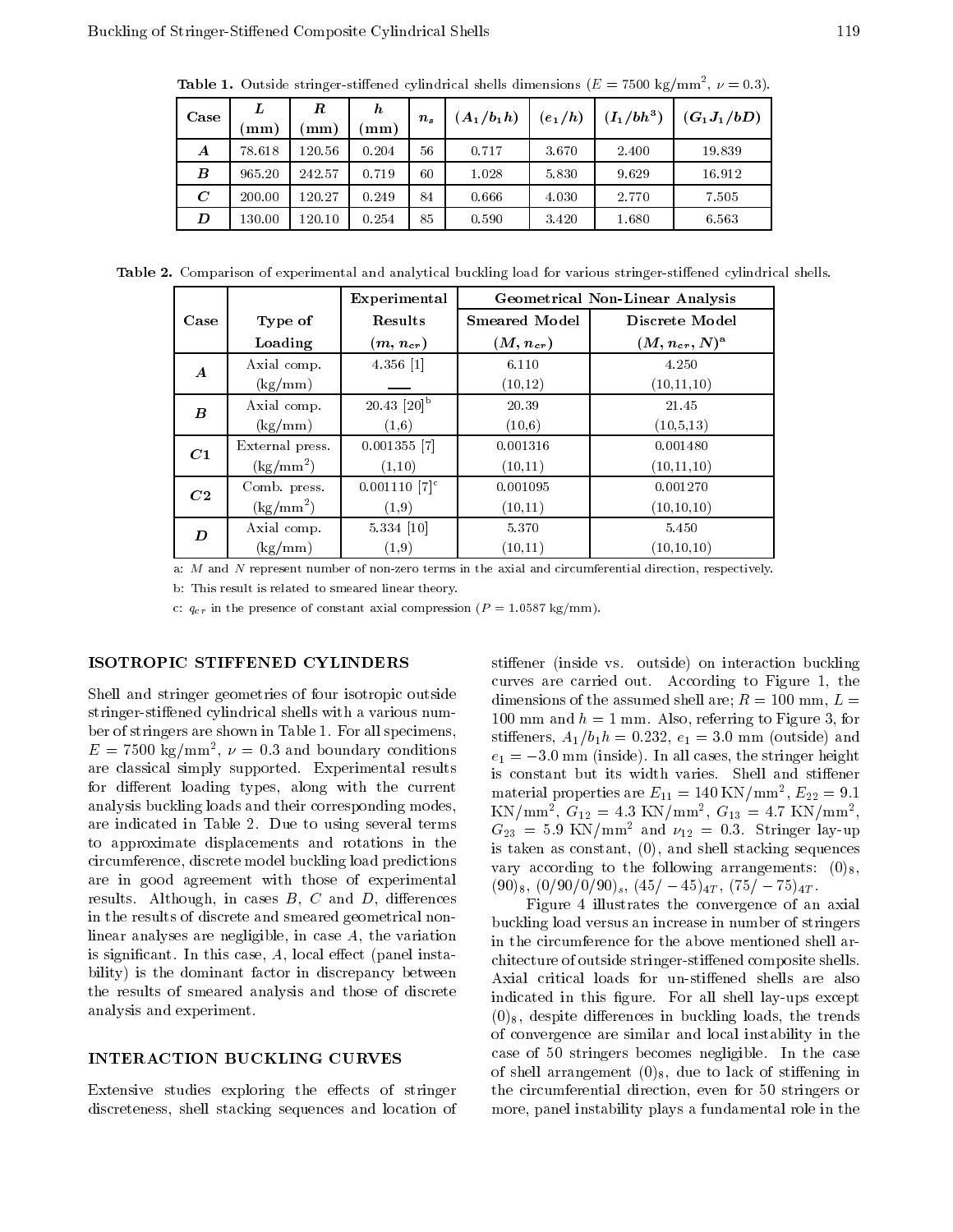

Figure 4. Convergence of axial buckling compression of various stringer-stiffened cylinders with increasing number of stringers.

overall buckling load. It is also observed, with respect to Figure 4, that there is a considerable change in the load carrying capacity of stiffened shells when the number of stringers increases from 10 to 30. Figure 5<br>shows interaction buckling curves derived based on a<br>smeared stiffener approach for various outside stringer-<br>stiffened cylinders. Stiffened shells with an anti-<br>symme shows interaction buckling curves derived based on <sup>a</sup> smeared stiffener approach for various outside stringerstiffened cylinders. Stiffened shells with an antisymmetric lay-up,  $(75/75)_{4T}$ , exhibit a more stable area. Similar curves, according to discrete analysis for inside and outside stringer-stiffened shells, are plotted<br>in Figures 6 and 7. Again, shell lay-up,  $(75/75)_{4T}$ , in Figures 6 and 7. Again, shell lay-up,  $(75/75)_{4T}$ , is suitable for outside stiffening but, in an inside case, this preference mainly belongs to a  $(0/90/0/90)$ <sub>s</sub> arrangement. Figures <sup>8</sup> to <sup>10</sup> dictate that for all shell lay-ups and both discrete and smeared analysis, outside stiffening produces substantially more strength to buckling than that of an inside one. Figures <sup>11</sup> to 13, indicate influences of stringer discreteness with <sup>a</sup> change in the number of stringers, along with <sup>a</sup>



Figure 5. Comparison of different outside stringer-stiffened composite cylindrical shells for interaction buckling curve (smeared model).



Figure 6. Effect of various shell lay-ups on interaction buckling curve of outside stringer-stiffened cylinder (discrete model).



Figure 7. Effect of various shell lay-ups on interaction buckling curve of inside stringer-stiffened cylinder (discrete model).



Figure 8. Effect of stringer location (inside vs. outside) and stringer modeling (smeared vs. discrete) on interaction buckling curve of stiffened shells (shell lay-up:  $(90)_8$ .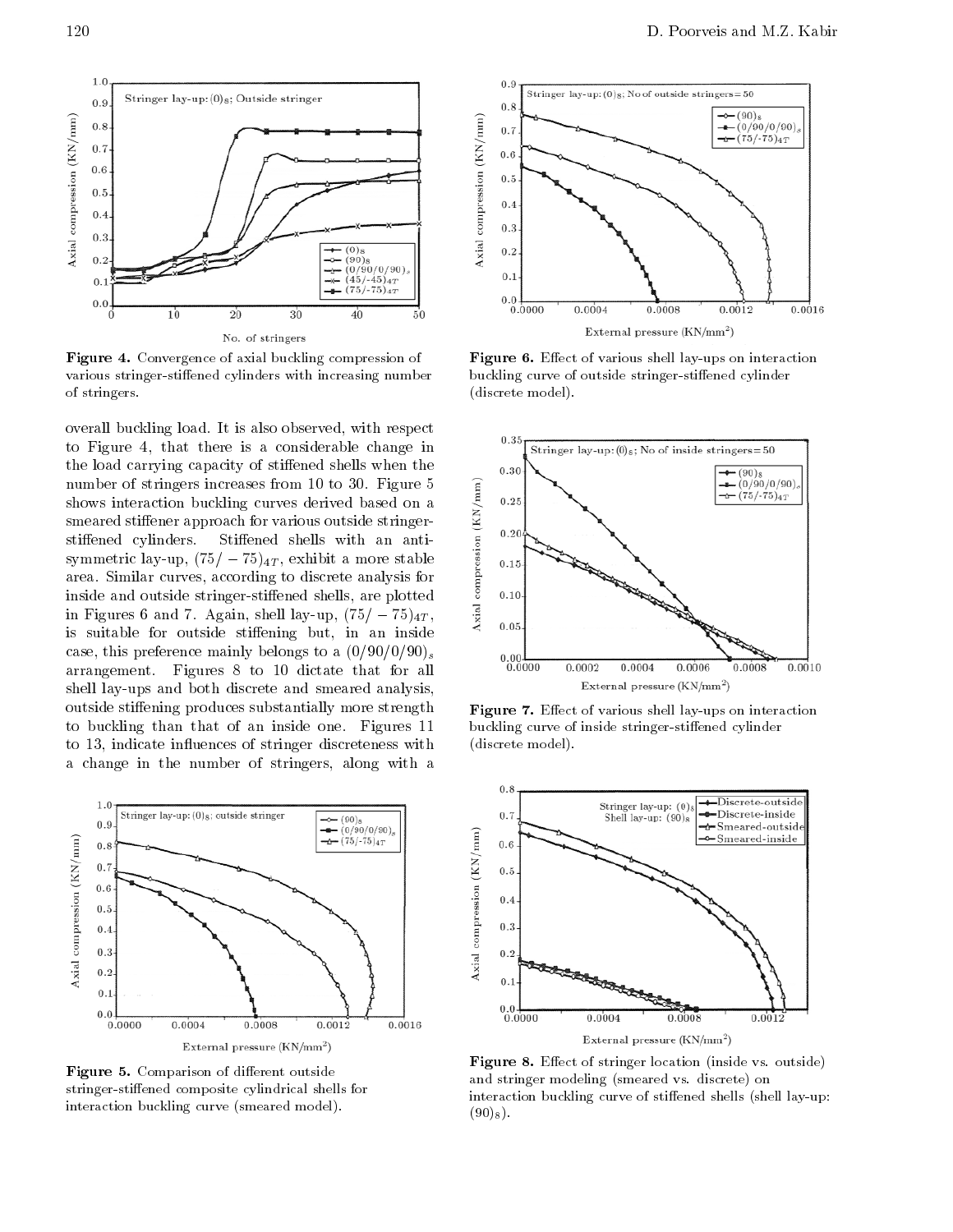

Figure 9. Effect of stringer location (inside vs. outside) and stringer modeling (smeared vs. discrete) on interaction buckling curve of stiffened shells (shell lay-up:  $(0/90/0/90)_s$ .



Figure 10. Effect of stringer location (inside vs. outside) and stringer modeling (smeared vs. discrete) on interaction buckling curve of stiffened shells (shell lay-up:  $(75/ \t75)_{4T}$ .

variation of shell architecture for outside stringerstiffened shells. Variation of the interaction buckling<br>curve for a 10-stringer case, relative to the other two<br>cases (30 and 50) is noticeable. Figure 11 shows some<br>increase in the external pressure buckling strength in<br> curve for <sup>a</sup> 10-stringer case, relative to the other two cases (30 and 50) is noticeable. Figure 11 shows some increase in the external pressure buckling strength in the presence of low axial compression  $(P/P_{cr} < 0.3)$ . This effect can be explained by considering two factors; first, axial load eccentricity, which produces initial positive circumferential strain,  $\varepsilon_{\theta}$  (axial compression is  $\overline{z}$  applied through the shell middle surface) and, second, applied through the shell middle surface) and, second, the large ratio of  $A_{22}/A_{12}$  in the case of shell layup  $(90)_8$ . These parameters affect the circumferential force,  $N_{\theta}(N_{\theta} = A_{12}\varepsilon_x + A_{22}\varepsilon_{\theta})$ , which, in turn, releases some compression force produced by applied external pressure. For other shell arrangements, despite existing load eccentricity, the stiffness ratio,  $A_{22}/A_{12}$ , is not so high to substantially reduce circumferential compres-



Figure 11. Influence of number of stringers on the interaction buckling curve of discretely stringer-stiffened cylindrical shells (shell lay-up:  $(90)_8$ ).



Figure 12. Influence of number of stringers on the interaction buckling curve of discretely stringer-stiffened cylindrical shells (shell lay-up:  $(0/90/0/90)_s$ ).



Figure 13. Influence of number of stringers on the interaction buckling curve of discretely stringer-stiffened cylindrical shells (shell lay-up:  $(75/ 75)_{4T}$ ).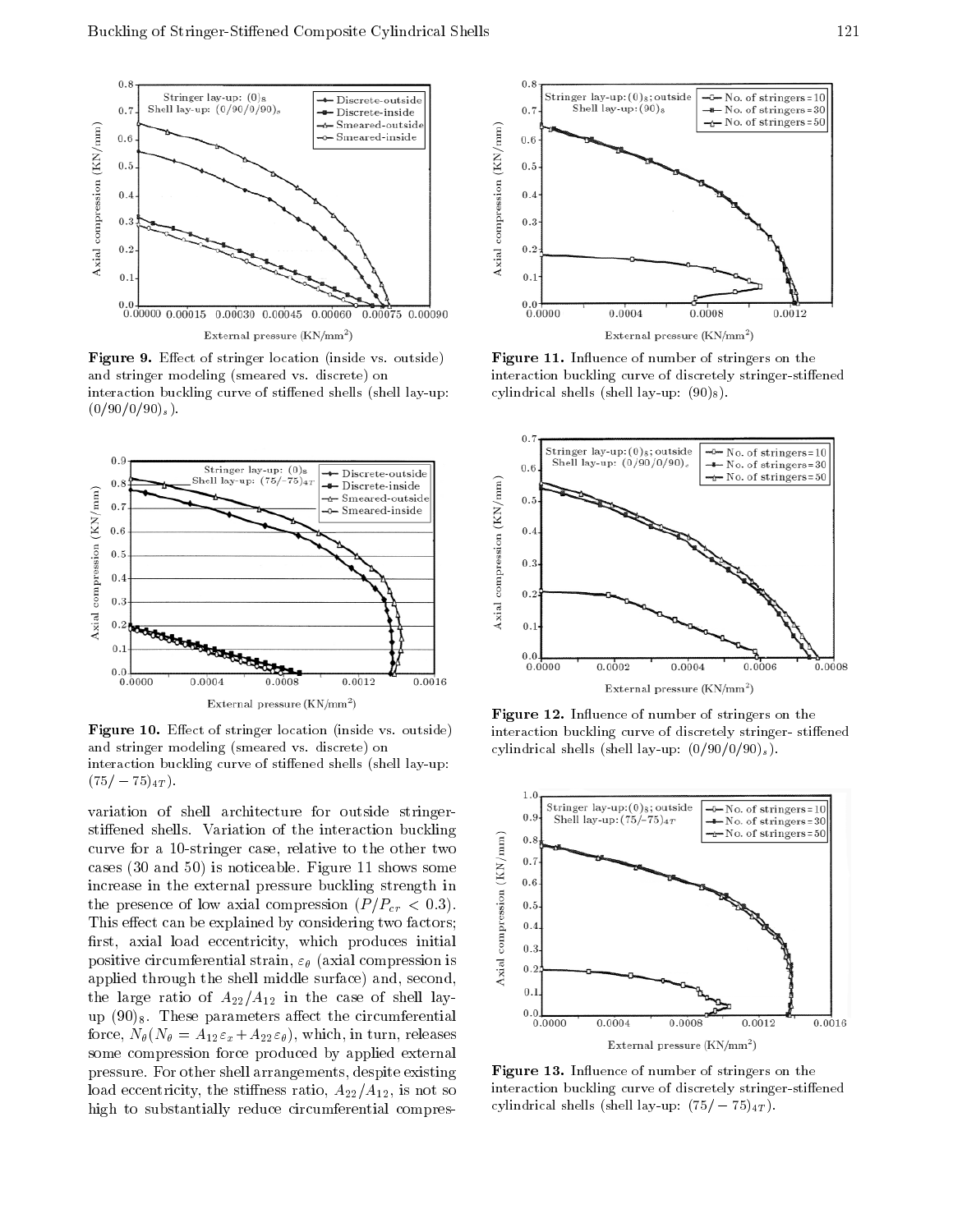

Figure 14. The variation limits of outside stringer-stiffened shell circumferential buckling mode for shell lay-up  $(0/90/0/90)_{s}$ .

sion. Also, with an increase in the number of stiffeners  $(N_{str.} \geq 30)$  and a dominating global buckling mode,  $\frac{30}{2}$  buckling strength to combined loading noticeably increases and the mentioned effect decreases.

Variation of the circumferential wave number,  $n_{cr}$ , is equivalent to the change, in a tangent direction, of the interaction buckling curve and, consequently, the more alteration of  $n_{cr}$ , the more non-linearity of the buckling curve. Figure <sup>14</sup> indicates the lower and upper bounds of the circumferential mode for outside stiffening with shell lay-up  $(0/90/0/90)$ <sub>s</sub> whose wave number varies from  $n_{cr} = 5$  (axial compression buckling mode) to  $n_{cr} = 9$  (external pressure buckling mode). These limits for shell arrangements  $(90)_8$  and  $(75/ 75)<sub>4T</sub>$  are (5,8) and (6,9), respectively. For inside stiffening, these numbers are restricted to  $n_{cr} = 6$  for shell lay-up  $(75/75)_{4T}$ ,  $n_{cr} = 5, 6$  in the case of shell lay-up  $(90)_8$  and  $n_{cr} = 7, 8$  for symmetric cross-ply arrangement,  $(0/90/0/90)$  (Figures 8 to 10).

# **CONCLUSIONS**

Discrete and smeared as two approaches in geometrical non-linear analyses have been implemented to study isotropic and orthotropic equally spaced stringerstiffened cylindrical shells subject to combined axial compression and external pressure. On the basis of the case studies, the following conclusions may be drawn:

1. For isotropic outside stringer-stiffened cylinders, the discrete model predicts the axial buckling load more accurately than those of external and combined pressures and the maximum deviation from an experimental axial buckling load is less than <sup>5</sup> percent. Also, in all loading cases, the circumferential wave number,  $n_{cr}$ , obtained, based

on smeared model analysis, is greater than that of <sup>a</sup> discrete one;

- 2. For outside stringer-stiffened composite cylindrical shells, shell stacking sequence  $(75/- 75)<sub>4T</sub>$  encloses a more stable area, while shell lay-up  $(0/90/0/90)$ <sub>s</sub> exhibits less stability against combined axial compression and external pressure. In inside stiffening cases, arrangement  $(0/90/0/90)$ <sub>s</sub> encircles a greater stable zone than those of lay-ups  $(90)_8$  and  $(75)'$  $(75)_{4T}$ ;
- 3. For all shell stacking sequences and both models of stringer (smeared vs. discrete), outside stiffening shows more stability against combined loading than that of inside stiffening, especially at a high ratio of axial compression to external pressure. Also, due to a wide range of mode variation, outside stringerstiffened cylinders involve a non-linear form, while inside-stiffened shells take a nearly linear appearance;
- 4. Apart from shell stacking sequences, in outside stiffening cases, interaction buckling curves obtained, based on <sup>a</sup> smeared model analysis, encompass those curves plotted according to a discrete model analysis. The trend for the inside stiffening case is opposite;
- 5. In the case of outside stiffening, the number of stringers in the circumference play <sup>a</sup> fundamental role in estimating critical load and the interacting buckling curve. For <sup>10</sup> stringers, panel instability (shell skin buckling between stiffeners) considerably affects buckling load, while, in the cases of 30 and 50 stringers, local effects diminish and the contribution of stiffeners in the buckling response increases.

# REFERENCES

- 1. Weller, T. and Singer, J. "Experimental studies on the buckling under axial compression integrally stringerstiffened circular cylindrical shells", Journal of Applied Mechanics, 44(4), pp 721-730 (1977).
- 2. Singer, J. and Abramovich, H. \Vibration techniques for definition of practical boundary conditions in stiffened shells", AIAA Journal, 17(7), pp 762-769 (1979).
- 3. Weller, T. "Combined stiffening and in-plane boundary conditions effects on the buckling of circular cylindrical stiffened shells", Comput. & Struct.,  $9(1)$ , pp 1-16(1978).
- 4. Sheinman, I., Shaw, D. and Simitses, G.J. "Nonlinear analysis of axially loaded laminated cylindrical shells", Comput. & Struct., 16, pp 131-137 (1983).
- 5. Bushnell, D. \PANDA- interactive program for mini mum weight design of stiffened cylindrical panels and shells", Comput. & Struct., 16, pp 167-185 (1983).
- 6. Wang, J.T.S. and Hsu, T.M. "Discrete analysis of stiffened composite cylindrical shells", AIAA Journal,  $23(11)$ , pp 1753-1761 (1985).